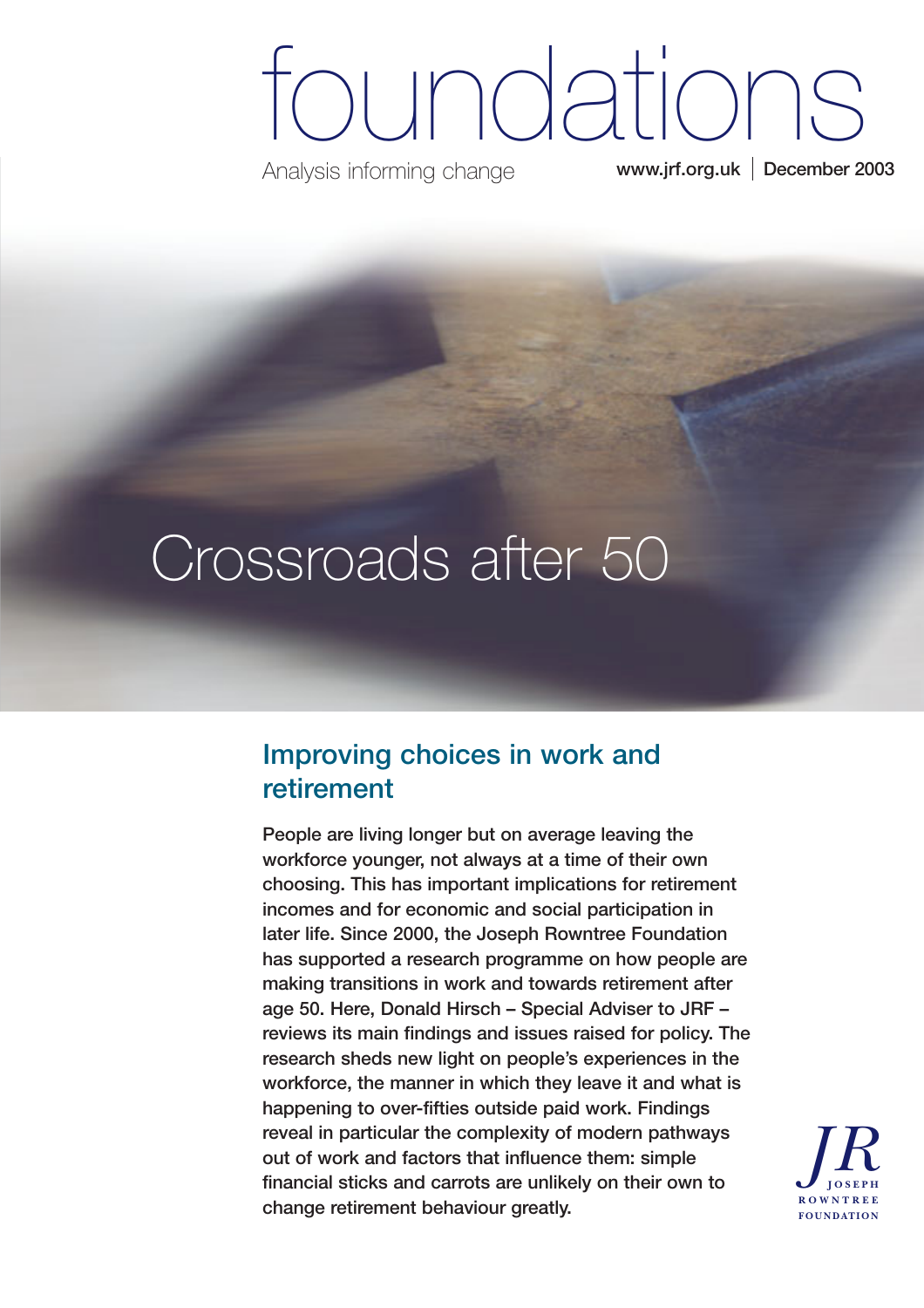- **Employers are only just beginning to adopt policies to avoid squandering the talents of older workers. Training and worker development remain skewed towards younger workers.**
- A high proportion of men and women over 50 care for other adults. This **does not typically lead them to give up work. However, if current pressures on their lives continue to build, there is a risk that the supply of this vital unpaid work will reduce, at a time when demand for it is growing. This could put caring services under renewed strain.**
- Workers in professional and managerial jobs tend to enjoy greater **choice and control over how they leave the workforce than those in less privileged occupations.**
- **Financial factors tend not to be the primary force driving decisions about leaving work. Health and family considerations, together with attitudes to work, combine to create aspirations about when to retire. Financial factors, however, can be a key constraint determining when it is possible to do so.**
- **People who leave permanent full-time jobs before state pension age are about as likely to move initially into part-time, temporary or selfemployed work as to leave the workforce directly. However, opportunities to get good 'bridge jobs' tend to be much greater for certain groups than for others.**
- Leaving work early increases the long-term risk of poverty for some **occupational groups, but is less important than one's overall work history. Those with modest means, but not the poorest workers, have a particular risk of a painful drop in income between early job exit and state pension age.**
- **People with negative experiences on leaving work, and those with financial difficulties, are less likely to engage in fulfilling activities in retirement, such as involvement in their communities.**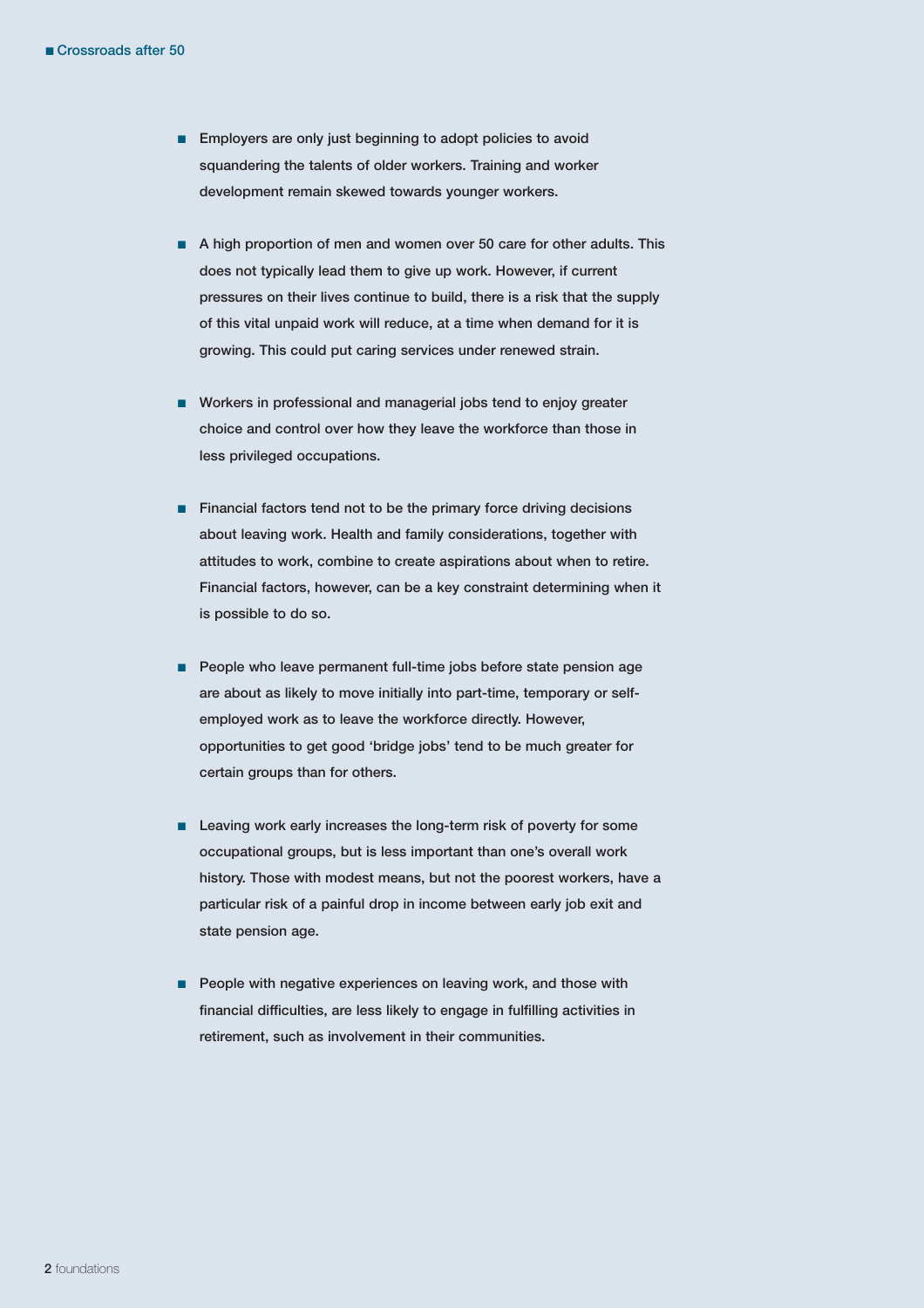### **Background: employment trends and a new policy agenda**

Since the late 1990s, the patterns of employment and retirement of people in their fifties and early sixties have become a central policy concern – not just in the UK but throughout the developed world. People, especially men, have been leaving work earlier even though they are living longer. This increases the ratio of years in retirement to years in work, making it potentially harder for individuals to make adequate pension provision. For the economy as a whole, it raises issues not just for financing pensions but also for labour supply, especially in the next 20 years as the number of 50- to 65-year-olds rises steeply as a percentage of the working-age population. A further concern is that individuals leaving work early may feel prematurely excluded from social participation.

These factors have created a debate about the desirability and means of raising economic participation by people over 50. Legislation and campaigns to combat age discrimination, together with active assistance for and subsidy of older people in the labour market, are currently being pursued by government. Some employers, together with older people's advocates, are exploring ways in which older people can be better supported in work. Sometimes this is presented as a campaign to extend people's working lives per se, but a less prescriptive aim is to extend *opportunities* for older workers. On this view, while people who choose to

retire early may have to accept consequences such as smaller accrued pension entitlements, such choice should not be denied them, and nor should artificial disincentives to retire be created.

In the past few years, overall employment rates for older people have started to recover, though not to historic levels (see Figure 1). A significant aspect of this change is that the *gap* between employment rates of the over-fifties and those aged 25-49, which had been widening for both men and women, is starting to narrow.

In further developing policies for older workers and seeking to provide appropriate opportunities, it is important to understand more about their experiences and preferences. A report by the Prime Minister's Performance and Innovation Unit (Cabinet Office, 2000) suggested that most of the reduction in older people's employment rates has not been voluntary. However, that report and subsequent policy development had to rely on an inadequate base of evidence, in terms of the factors influencing labour market behaviour after 50. To help fill this gap, the Joseph Rowntree Foundation commissioned 12 research studies under its Transitions After 50 programme to explore the experiences and preferences of individuals at this stage of life. This programme is nearing completion, and has provided a rich seam of evidence relevant to the further development of policy.

### **Figure 1: Employment trends by age and gender**





Sources: Performance and Innovation Unit, Department for Work and Pensions

NOTE: the graph puts older people's employment rates in context by also showing the percentage of men and women in younger age-groups who are working. The *gap* between the over-fifties and the under-fifties is shown in terms of the difference in percentage points between these rates. For both men and women, this gap widened in the 1980s, as older people participated relatively less in employment. Recently, for both sexes, the gap has started to reduce.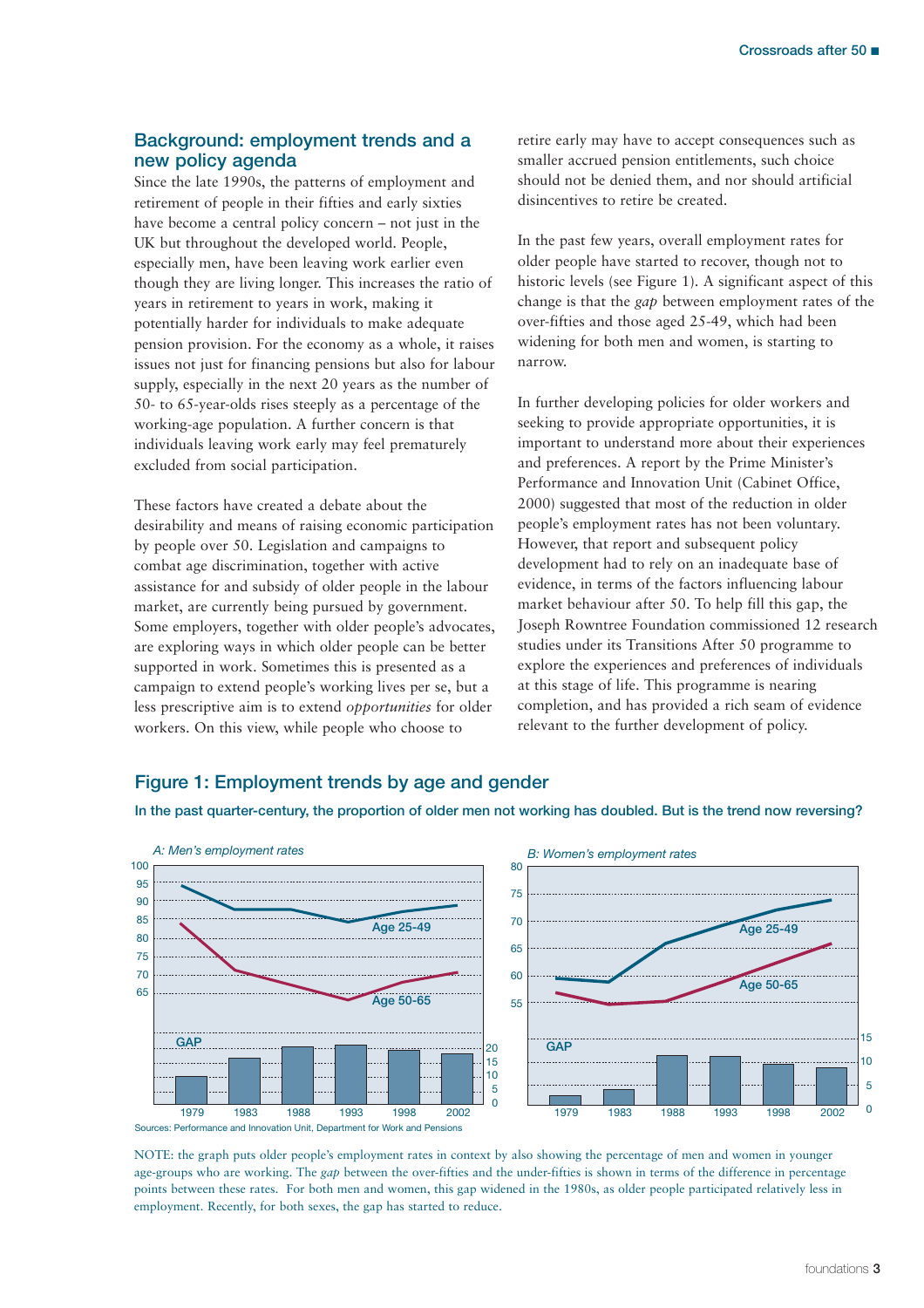#### **Opportunities for older workers**

How can employers and government improve the supply of job opportunities in later working life? Different countries have approached this issue in different ways. In some (eg the USA) the emphasis has been on worker rights: on treating all workers equally, regardless of their age. Following Britain's decision to sign up to European legislation to outlaw age discrimination and the launching of the Age Positive campaign, the message that workers should be valued regardless of age has been a key theme. Other countries (eg Finland) have put more emphasis on focusing on meeting particular needs of older workers, such as the need for flexible working hours and attention to occupational health (Taylor, 2002).

Evidence on employer support for older workers in the UK shows that the promotion of an age-diverse workforce has so far made limited progress. For example, a study of the experience of older nurses in the health service (Watson et al., 2003) shows that while employers are aware of the importance of catering for their needs given demographic change and labour supply shortages, they have done very little to meet particular needs such as retraining and opportunities to move to less physically demanding work. More generally, initial assessment of the Government's Code of Practice on Age Diversity showed, for example, that employers remain more willing to train and develop younger workers than older ones, despite the fact that job retention rises with age. One sign of change, however, is in employers' attitudes towards early retirement: in

today's changed economic climate, they are trying to encourage a new culture in which early retirement becomes less of an expectation than it was in the 1980s and 1990s (Vickerstaff et al., 2003).

#### *Work opportunities: policy levers*

What kinds of policy can help promote opportunities for older workers? The Government is already pursuing various measures that:

- *Help individuals* to obtain or retain work, by improving training, particularly through employment services.
- *Give incentives* to stay in the labour market, including wage subsidies and changes in benefit and pension rules.
- *Promote fairness* by encouraging and obliging employers to treat older people fairly, rather than discriminating by age.

These policies can go some way in making it easier for older people to function in the labour market. However, since the difficulties of older workers may be deeply rooted and linked to progressive disillusion and detachment from work, a more fundamental objective would be to:

■ *Improve the working lives of people as they get older.* The UK remains a long way from the Finnish philosophy that work needs to adapt to help older workers remain engaged and healthy.

#### **Priorities and experiences in leaving the labour market**

The ways in which people leave the labour market in later life are influenced on the one hand by people's preferences and decisions and on the other by the extent to which they are able to exercise these preferences, or are constrained by factors beyond their control.

#### "Everyone who could jump, jumped, and those who didn't jump at that time got shoved out."

**Woman who had taken voluntary redundancy from public sector job** 

Many people have limited control over the manner of their departure from work and over its timing. The research has produced clear evidence confirming that less advantaged groups tend to have less choice and control (particularly Arthur, 2003 and Barnes et al., 2002). Three aspects in particular interact to make this so:

■ Those with weaker work histories and lower skills have less negotiating power in the labour market.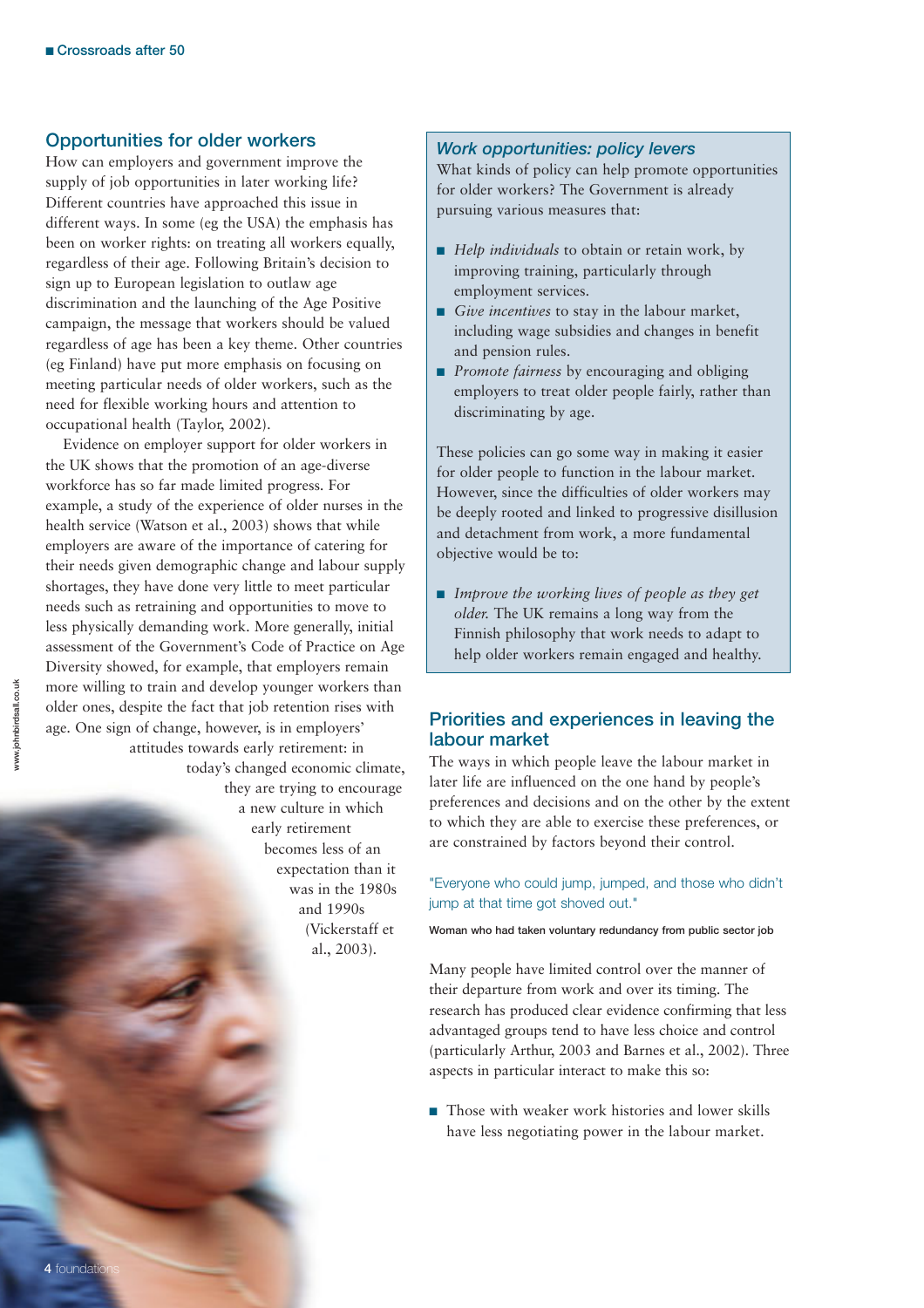- Those with weaker financial resources are more likely to become dependent on benefits when losing a job; these people may find getting another permanent job or taking on temporary or part-time work more financially risky.
- Lower socio-economic groups experience greater health problems at this stage of life; these are a major cause of detachment from the labour market.

To the extent that people do have choices, their decision-making is based on a complex array of factors. The research indicates that these are driven by people's domestic circumstances and obligations and by how positive they feel about their jobs, with financial circumstances playing an important but often subsidiary role. The overall health situation of workers and their partners play a particularly frequent part in such decisions. Financial factors are often seen in terms of constraints: many feel that "I would retire if I could afford to".

*Older workers' decisions: policy levers* Policies that influence decision-making of older workers may include:

- *Financial carrots and sticks* to encourage people to work longer. These may include, for example, targeted wage subsidies such as the Employment Credit or harsher benefit conditions that make it harder to remain outside work before retirement. The evidence indicates that such incentives, on their own, are not likely to change employment rates greatly. Since many people who leave work have no choice and many decisions are motivated by strong factors other than money, 'carrots' are likely to reward mainly those who would have worked anyway and 'sticks' to punish those who continue not to work.
- *Addressing fundamental causes of disillusion and disengagement with work,* and helping improve older workers' career paths. For example, the Government could go further in re-orienting guidance services to help more older workers to manage their careers. At a local level, there are promising signs of self-help networks among older people helping to build their ability to function in a modern labour market.

### **New pathways and work-life balance**

The traditional image of retirement as being a sudden change from doing a full-time career job on a Friday to doing nothing on a Monday is increasingly out of date. As people grow older, their priorities change, and often they want to balance work with other interests and obligations.

There are many types of pathway between a 'main' career job and full retirement. A study of transitions (Lissenburgh and Smeaton, 2003) suggests that almost as many people leaving permanent full-time jobs between 50 and state pension age go into part-time, temporary or self-employed work as retire directly. However, access to higher quality 'bridge' jobs is greater for certain groups. For example, self-employment - the type of bridge job that most commonly provides job satisfaction for older workers - is most commonly taken up by men, particularly those with qualifications. Women more commonly take up part-time work, often at lower rates of pay. An important element is the strength of the individual's previous networks when in work (Barnes et al., 2002).

"I've played cricket for a number of years and I live very close to Broadstairs Cricket Club … they've got a vacancy for a groundsman coming up."

**Research scientist, pharmaceutical industry, approaching retirement from career job**

Several studies indicate a considerable desire to work part-time but a perception that the options to do so are limited (Watson et al., 2003; Vickerstaff et al., forthcoming 2004; Mooney and Statham, 2002). Common reasons for wanting to work fewer or more flexible hours include spending time caring for another adult (eg a parent) or for a grandchild. A large proportion of women and men in their fifties have some form of caring responsibility, yet relatively few appear to give up work as a consequence (Mooney and Statham, 2002). Those who work and care express strong commitment both to doing their job properly and to fulfilling their caring commitments, but as a consequence can have highly pressured lives.

"You've got certain skills – you really ought to try and put something back into society."

**Former manager involved in local voluntary work**

In seeking the right balance between paid work and other aspects of their lives, some older people wish to put greater emphasis on unpaid activities, whether alongside or replacing paid work. Many who give up work make valuable contributions to their communities.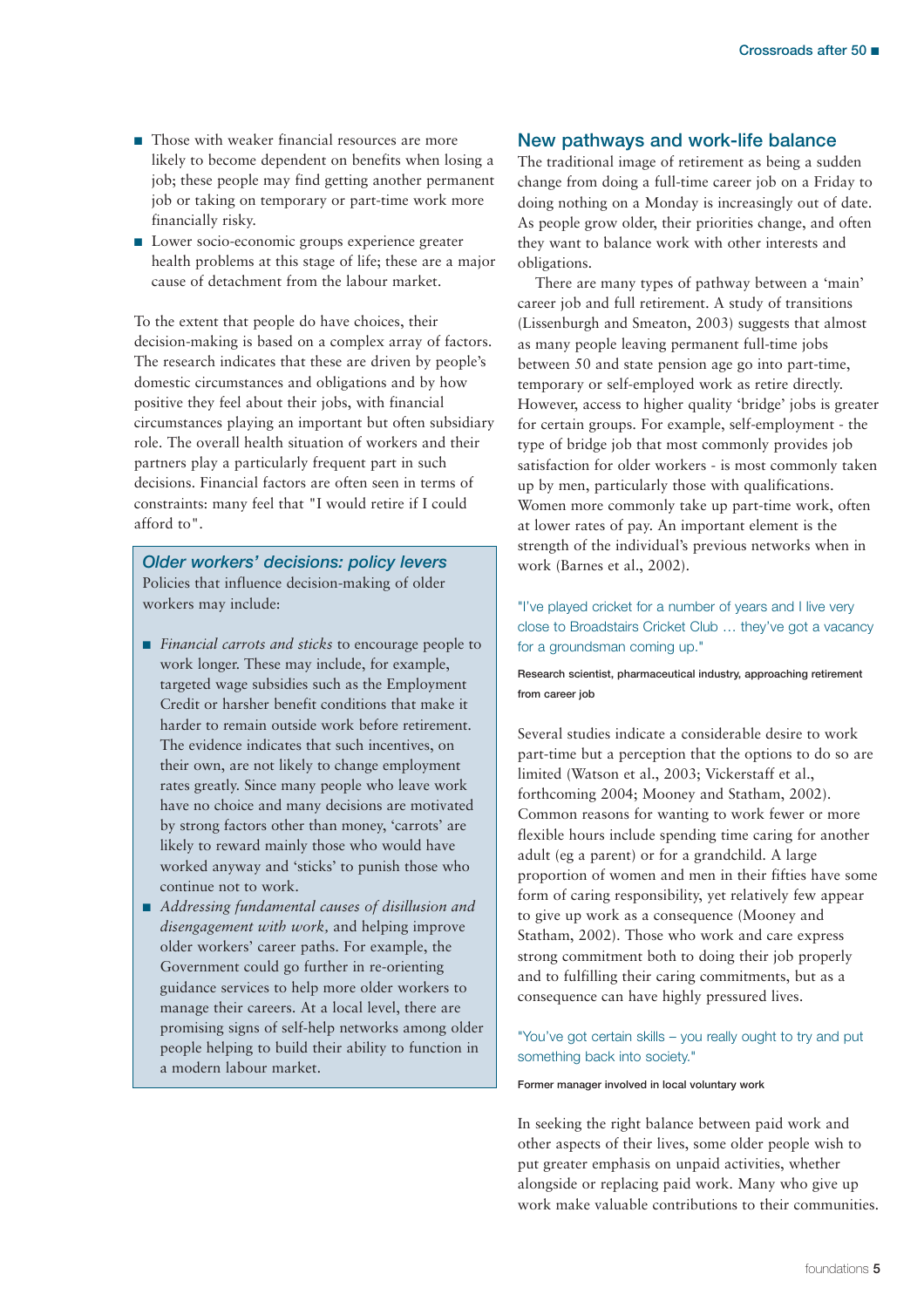However, opportunities to do so can depend heavily on the circumstances of the individual. Those in poor health, who have had negative experiences of leaving work and who are financially less well-off, can find it harder to participate in fulfilling voluntary activities (Barnes et al., 2002).

#### *New work patterns: policy levers*

A more flexible range of work opportunities in later life would help older people to reorient their work commitments to meet their aspirations, without having to exit the workforce completely. An overarching change would be for government and employers to widen their concept of 'work-life balance' to focus less particularly on families with young children. Specific tools available to government include:

- *Widening opportunities to work part-time.* Measures could include
	- changing pension rules to allow occupational pensions to be drawn while working part-time for the same employer (already proposed by government);
	- conditions on employer pension schemes to make part-time work easier; and
	- an extension of the new statutory employer obligation to consider requests for part-time work, currently applicable only to parents of children under 6, to cover all workers.
- *Paying greater attention to the needs of carers, in* particular of older adults, in campaigns and discussions with employers. Some forms of material support to carers can help, but a key factor will be the level of awareness of the prevalence and burden of adult caring among employers and fellow workers.
- *Helping workers to manage their own job transitions.* For example, not all older workers have the skills needed to become self-employed. In the Department of Trade and Industry's policies promoting entrepreneurship and social enterprise, the situation of older workers leaving career employment could be addressed more directly.

#### **Leaving work and income prospects**

Few people who leave work early are able to make an accurate calculation of whether they will have sufficient income to meet their needs throughout retirement. Even those who have enough in the short term may find that their resources seem increasingly meagre over the several decades during which they may have to live on a fixed income. Financial information and understanding are generally weak among workers approaching retirement; they are strongest among people in professional occupations who receive useful information primarily from their employers (Arthur, 2003).

"We thought that basically we would be quite well off, comfortable, hopefully, on one salary as opposed to the two salaries that were coming in … I think we felt very much that it was an experiment to start with and it would take us a year or two to work out exactly how much we did need and whether the calculations had been right or not  $-$  and if they weren't, we would have to draw our horns in."

**Woman, former teacher, left work aged 53, received pension lump sum plus income of £7,000 a year**

Does early retirement systematically increase the chance of experiencing poverty in later life? The evidence shows that for men in some occupations (clerical, craft or sales occupations, and personal and protective services), working less than five years in one's fifties makes the experience of low income more likely (Bardasi and Jenkins, 2002). For women, there is no such effect, since their chance of poverty continues to depend primarily on the level of a partner's income (or absence of it). For all workers, occupation and overall work history are more important than the precise timing of retirement. Moreover, those people who retire early and survive to their 70s and beyond tend disproportionately to be the better-off, many of whom have been well provided for financially, so it is hard to discern a systematic disadvantage among early job leavers twenty or thirty years on (Meadows, 2002).

"Financial security means I can be in control, as I have been the rest of my life. I don't want handouts, like the £200 for fuel. I want to be independent, not told what to do."

**Participant in focus group about experiences outside work, Hackney**

What is easier to pinpoint is the difficulty that many people have in making ends meet immediately after leaving work early – especially those who depart involuntarily. The group whose income seems to be most severely affected by such a move in the years before receiving their state pension are people on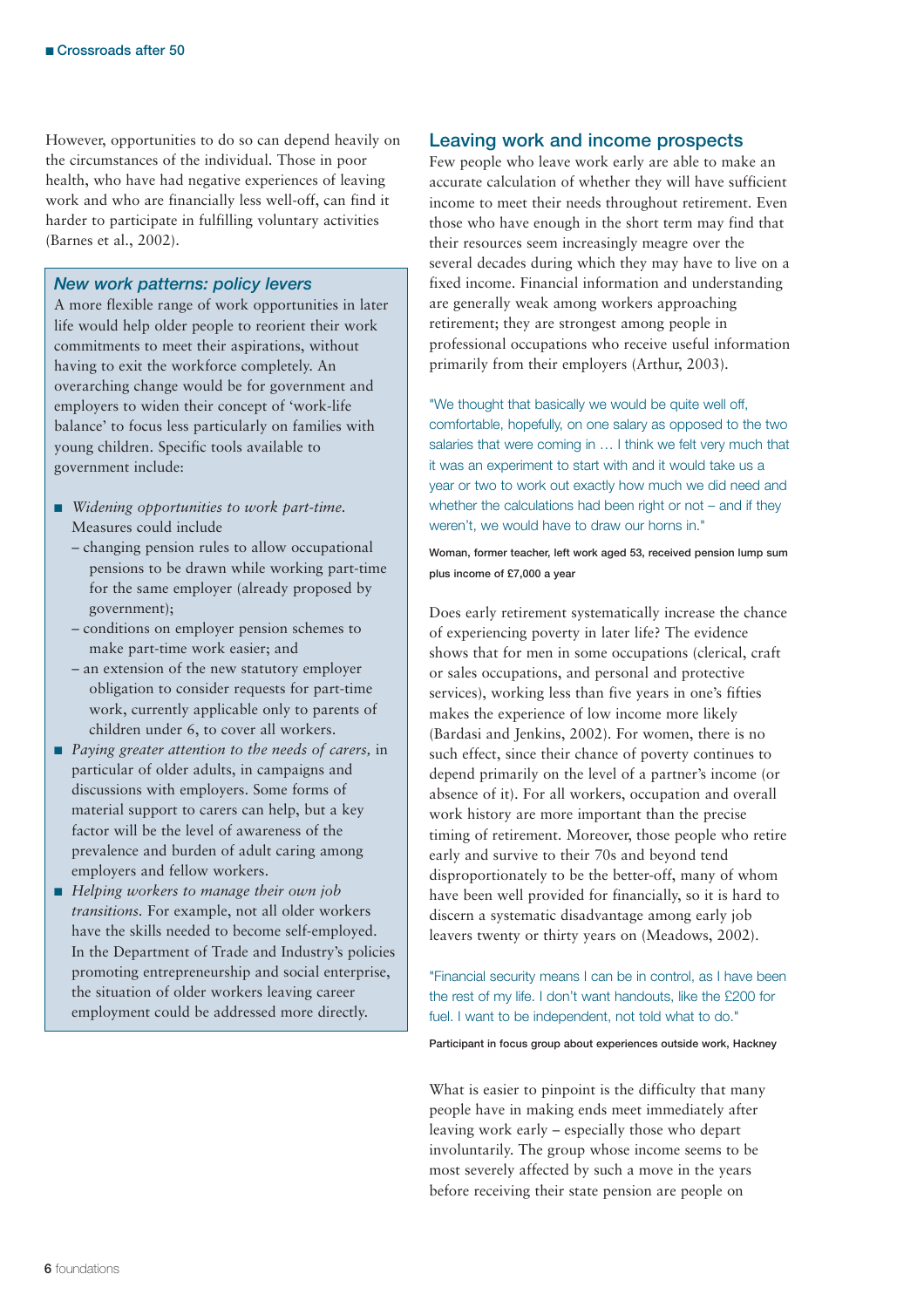modest, though not the lowest, in-work incomes. The very poorest workers may be little worse off on Incapacity Benefit than in work, but those who were slightly better off in work can sink into poverty as a result of losing it (Arthur, 2003). Moreover, those under severe financial pressure in early retirement find it difficult to fulfil their aspirations, because they do not feel in control of their lives (Barnes et al., 2002).

#### *Improving incomes: policy levers*

It is beyond the scope of this exercise to suggest measures that will provide everyone with financial security in retirement. However, the experiences of people during transitions after 50 should help frame the development of such measures, identifying the need to:

- *Provide much greater transparency*. At present, it is extremely difficult if not impossible for someone leaving the workforce early to predict with any reliability what this decision will mean for their income ten or twenty years hence. Better advance information on public and private pension prospects is a first step to better understanding.
- *Recognise that people may combine working and claiming benefits or pensions* for considerable periods during the transition. The benefits system continues to assume a dichotomy between those inside and outside the labour market. It needs to be adapted to allow for more flexible transitions – encouraging rather than deterring people to work intermittently rather than not at all.

## ■ *Recognise that the experiences of men and of women differ considerably.* The Government's pensions Green Paper (Department for Work and Pensions, 2002) points out that women are the most likely to be underprovided for in terms of independent pension entitlements, but does not propose policies that would effectively start to change this situation.

#### **Conclusion: key challenges for government and society**

The above research shows that many people, especially those with prior disadvantages, are having negative experiences of leaving work that can cause further financial disadvantage as well as frustrated aspirations in later life. In working to make transitions more satisfactory, six particular priorities for society and for government suggest themselves:

- *Improve choice and control for the 'have-nots' in later working life.* In particular, this requires a change in attitudes to workers and what they can contribute, and greater attention to training and development in its widest sense – improving the general skills of older workers that help them to manage their own pathways through work and to retirement more effectively.
- Fit jobs to older workers as well as older workers to *jobs.* Employers can benefit by looking at the resource represented by older workers and considering how the organisation of work can make best use of it. This may mean, for example, restructuring career paths and job descriptions to make it easier for people to shift to different kinds of work as they grow older.
- *Create a new balance of priorities between working, living, health and well-being.* Ways of promoting this balance include improving opportunities to work flexibly and part-time, greater public recognition of the contribution of working carers and giving a stronger priority to both physical and psychological aspects of occupational health.
- *Make financial choices after 50 more transparent.* This includes both the provision of clear information and the development of better advice and financial education that allow workers to understand their financial futures better than they do today.
- *Improve opportunities to build retirement income among people other than men in stable careers.* In particular, the pension system needs to do more to help people, especially women, with interrupted work histories. One option is to give specific incentives to build up pensions later in one's career for those who are underprovided.
- *Develop new modes of paid and unpaid work*, *accessible in later life.* A risk is that not just income but personal fulfilment will become less evenly distributed, with more advantaged workers better able to make satisfactory transitions to active retirement. A challenge for all of society is to become more inclusive in this respect. Just as employers need to learn better how to tap the skills of their own workers as they grow older, so communities need to become better at using the talents of a wide range of people once they have left career employment.